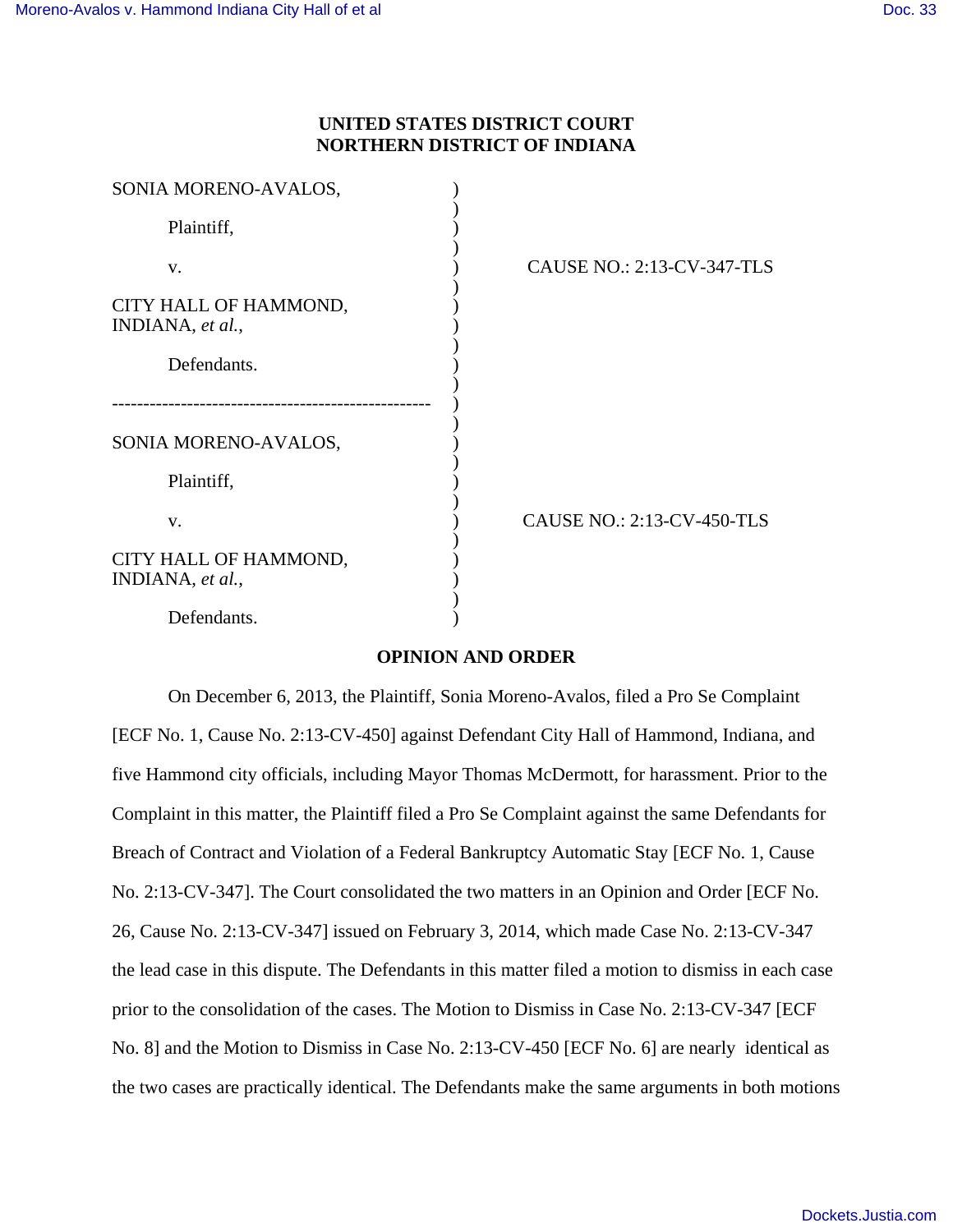to dismiss. The Court has reviewed and considered the briefing under both case numbers prior to ruling on these motions. Because the case has been consolidated, most references in this Opinion and Order will be to the lead case, Case No. 2:13-CV-347, but the Court has reviewed all materials from both case numbers.

In Case No. 2:13-CV-347, the Defendants filed their Motion to Dismiss and their Brief in Support [ECF No. 9] on October 17, 2013. The Plaintiff filed a Response [ECF No. 11] on October 29, 2013, and the Defendants filed their Reply [ECF No. 14] on November 1, 2013. Subsequently, the Plaintiff has filed numerous documents attempting to provide proof of service and to cure defects in her initial pleadings as identified in the Defendants' Motion to Dismiss. Some of the Plaintiff's filings have been stricken by the Court, but despite the fact that these filings have not always complied with the Federal Rules of Civil Procedure, the Court notes that "[a] document filed *pro se* is to be liberally construed, and a *pro se* complaint, however inartfully pleaded, must be held to less stringent standards than formal pleadings drafted by lawyers." *Erickson v. Pardus*, 551 U.S. 89, 94 (2007) (quotation marks and citations omitted). The Court also applies this principle to the Plaintiff's subsequent filings in this case and has considered these filings despite them being filed late. The Court finds one particular filing very important to the case. The Plaintiff filed a document titled as "Plaintiff's Response in Support of Plaintiff's Motion Not to Dismiss Case No. 213-CV-00347" [ECF No. 25] on January 31, 2014.

The Plaintiff's filing [ECF No. 25] is, to date, the most coherent statement of her claims against the Defendants. In the document she properly alleges diversity jurisdiction, satisfying both the diversity of citizenship and amount in controversy requirements, she alleges personal jurisdiction subject to proper proof of service, and notes that she has conceded and/or withdrawn her claim regarding a violation of the bankruptcy stay. (Plaintiff's Response at 1–6, ECF No. 25). The Plaintiff did file in a Notice of Partial Concession [ECF No. 22] on January 10, 2014, and the Court acknowledged and accepted that concession in an Opinion and Order [ECF No.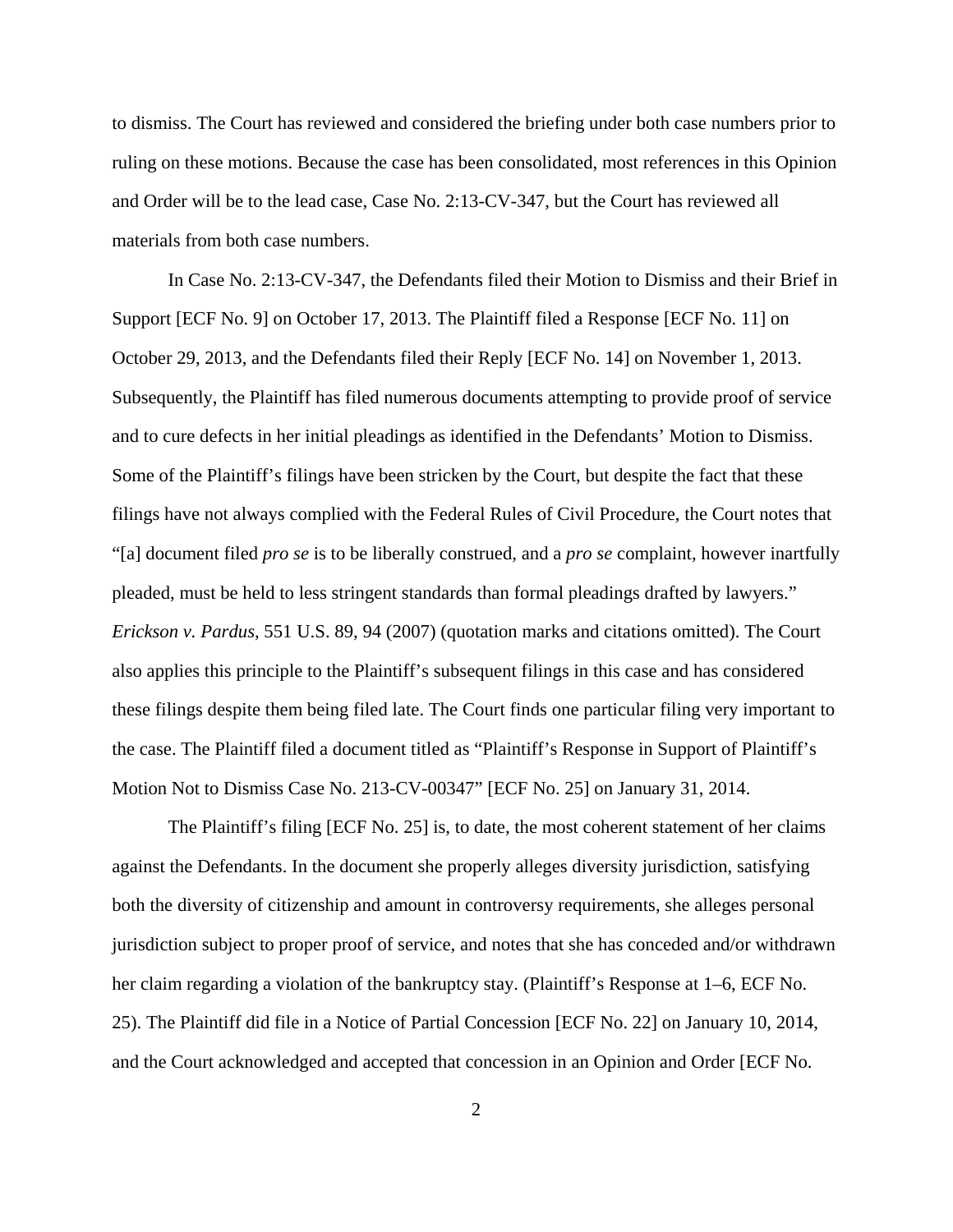27] issued on February 20, 2014. Thus, the Plaintiff is no longer alleging a violation of the automatic bankruptcy stay.

The Defendants make three primary arguments in support of their Motion to Dismiss. First, they argue that the Plaintiff failed to properly serve the Defendants in accordance with the Federal Rules of Civil Procedure. Second, the Defendants argue that the Plaintiff failed to demonstrate that the Court has subject matter jurisdiction over this case. And finally, the Defendants argue that the Plaintiff is collaterally estopped from bringing claims for violation of the bankruptcy stay and breach of contract because those matters have already been litigated by the bankruptcy court.

The Court notes that in her numerous filings the Plaintiff makes statements about the various defendants in this case including commenting that they have harassed her and taken other inappropriate actions. While these statements may provide some context for the Plaintiff's allegations, the Court will not consider every comment made in a subsequent filing as a new cause of action. The Plaintiff alleged two causes of action in her Complaint: violation of the automatic bankruptcy stay and breach of contract. (*See* Compl. at 1–5, ECF No. 1). And the Plaintiff has since conceded/withdrawn any claim for violation of the automatic stay. Therefore, all that remains in this case is a breach of contract claim. The Court will proceed by analyzing each of the Defendant's arguments only with regard to the Plaintiff's breach of contract claim.

#### **ANALYSIS**

#### **A. Lack of Personal Jurisdiction**

The Defendants allege that the Plaintiff has failed to properly serve the Defendants under Federal Rules of Civil Procedure  $4(e)(2)$  and  $4(j)(2)$  and has failed to serve a copy of both the summons and Complaint as required by Rule 4(c)(1). Subsequent to the Defendants' Motions to Dismiss, the Plaintiff has attempted to cure any potential defect by providing additional proof of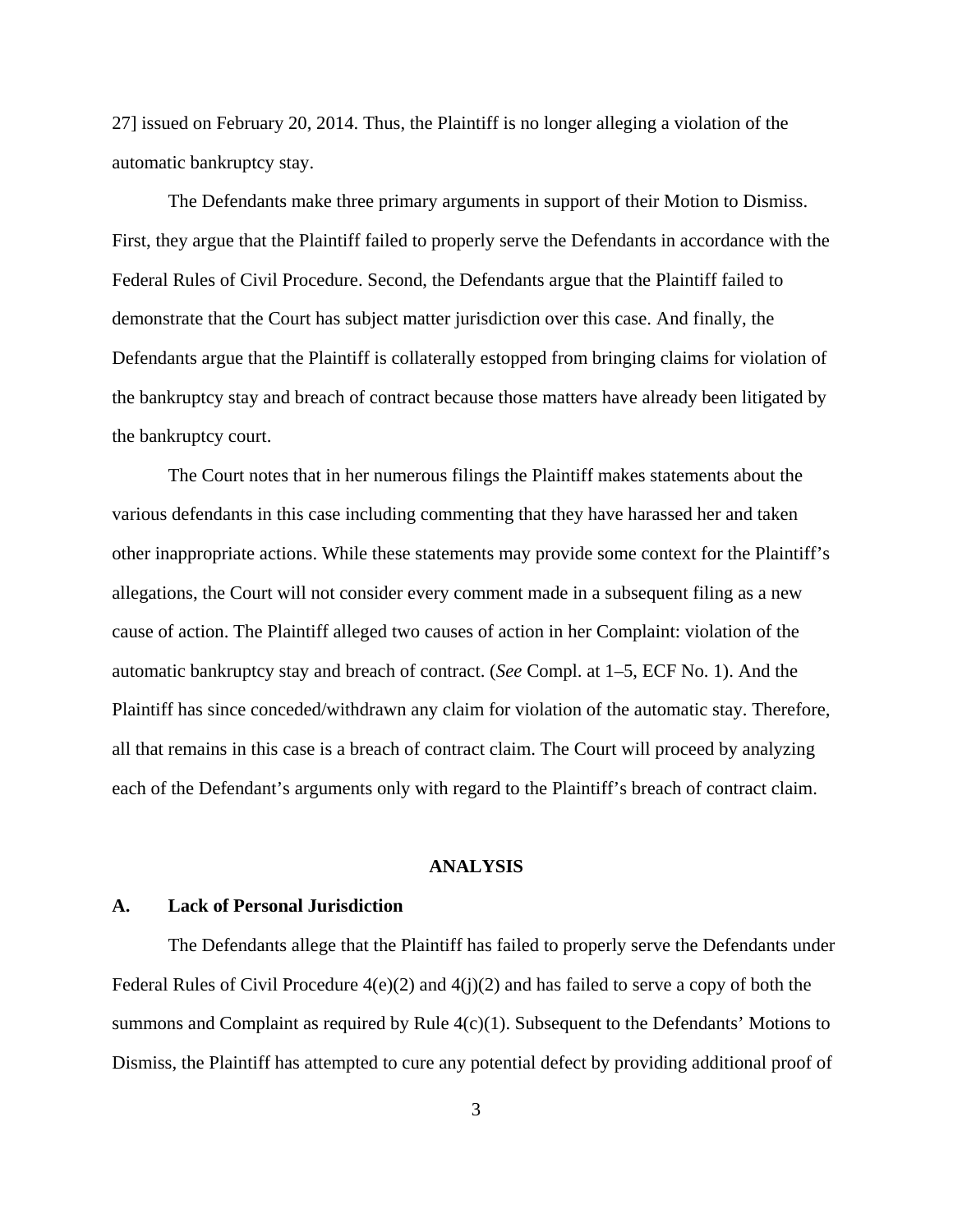service [ECF Nos. 16 & 20]. The Plaintiff's subsequent proof of service filings demonstrate that she followed procedures under the Indiana Rules of Trial Procedure that allow service of a summons via certified mail. The Plaintiff also sent documents (though it is unclear what documents) to the law firm representing the Defendants after attorneys of the firm appeared on behalf of the Defendants. Indiana Trial Rules 4.1 and 4.6 combine to allow the use of certified mail to serve an individual that is part of a governmental organization by mailing the documents to his or her place of business or employment with return receipt requested. *See* Ind. Trial R. 4.1(A)(1) & 4.6(A)–(B). The Defendants failed to mention the fact that certified mail is an acceptable form of service in their Motion and briefing. Plaintiff mailed a document to the City Hall of Hammond with the names of the city employee defendants on it. The document was received at city hall and signed for. The Defendants seem to be arguing that this was still insufficient service of process and also argue that the Plaintiff failed to serve copies of both the Complaint and the summons.

Regardless of the precise rules at issue and the arguments of the Defendants, the Court notes that the Defendants have actual notice of this case. They have been participating in this case by filing motions and referring in those motions to the various documents at issue in this case. While actual notice does not automatically cure defects in service, it remains relevant under these particular circumstances. Upon receipt of the Defendants' arguments regarding service and the Plaintiff's attempts to cure service defects throughout this case, the Court considered two options in resolving this issue. First, the Court could grant an extension of time for the pro se Plaintiff to cure any remaining service defects and in granting such an extension give the Plaintiff precise instructions on how to satisfy the rules, as other courts have done. *See, e.g., Chapman v. U.S. Marshal for N. Dist. of Ill.*, 584 F. Supp. 2d 1083, 1091 (2008) (dismissing the case for failure to properly serve only after granting the pro se Plaintiff an extension of time and providing instructions on what he needed to do to comply with the rules). In the alternative, the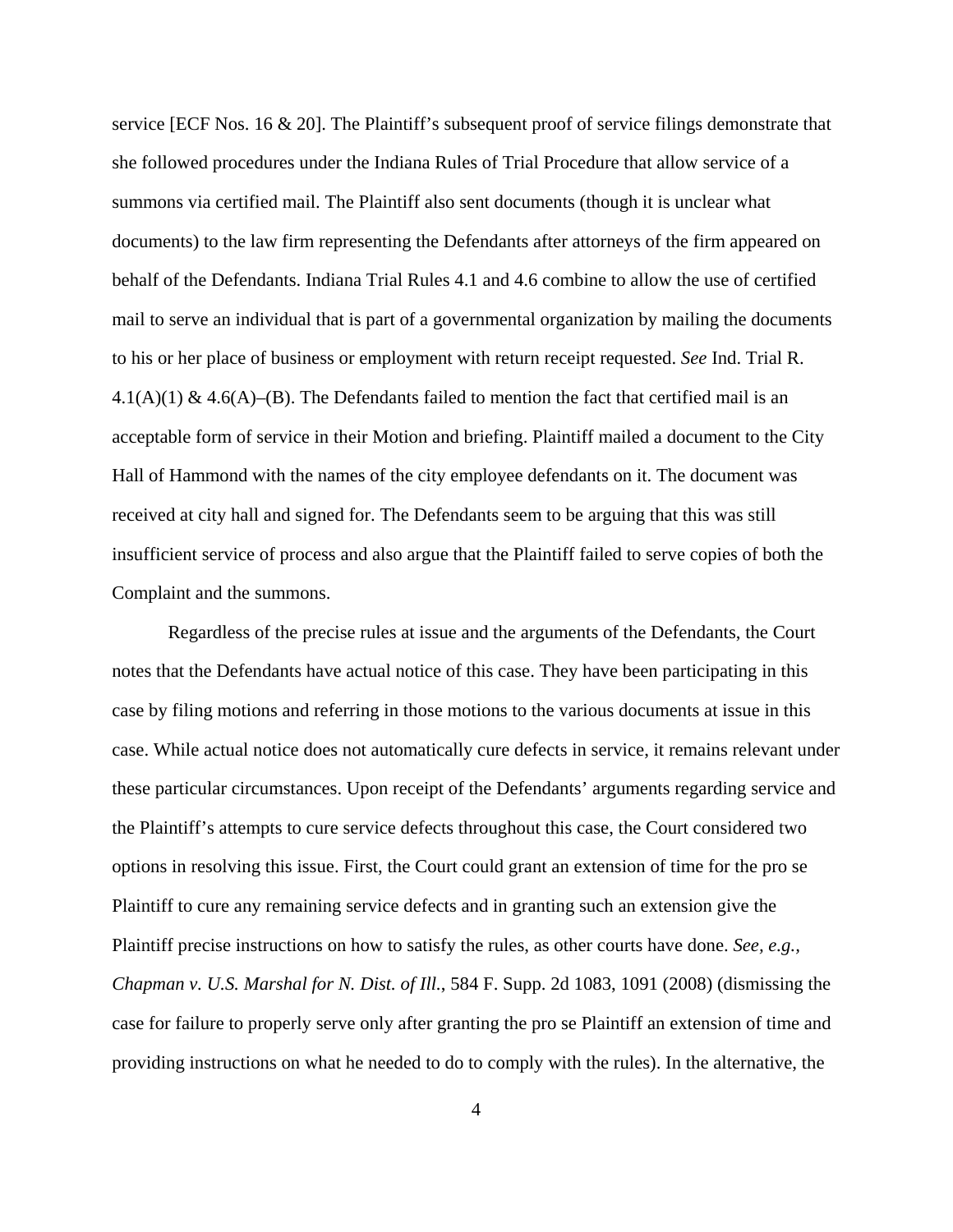Court could simply deny the Defendants' Motion to Dismiss on this ground and recognize that the Defendants themselves failed to properly describe the complex service of process rules under the Federal Rules of Civil Procedure and applicable state laws. The Court could also note that although the Defendants have still raised some potentially legitimate issues regarding the Plaintiff's compliance or lack thereof with certain parts of the rules, the most important thing is that the Defendants have actual notice of this case and access to all the relevant documents in this matter.

Due to the Court's interest in judicial economy, the fact that the Defendants have actual notice of this lawsuit and are already participating, and the fact that the alternative would simply take more time and effort only to arrive right back to this exact same place in the litigation, the Court will deny the Defendants' Motions to Dismiss on the personal jurisdiction grounds. Rather than lay out a roadmap for the Plaintiff on how to complete service, the Court will save the parties and the Court time and effort by allowing this case to proceed and not be held up by service issues that will ultimately be cured anyway.

### **B. Lack of Subject Matter Jurisdiction**

Although the Defendants were correct when they filed their Motion to Dismiss in stating that the Plaintiff had not properly alleged diversity jurisdiction or federal question jurisdiction, the Plaintiff has since cured that defect. Because the Plaintiff is pro se and the Court liberally construes the filings of pro se filers, the Court accepts the Plaintiff's late filing in this matter and will not dismiss her case due to lateness when her allegations demonstrating that this Court has subject matter jurisdiction are otherwise proper. Here the Plaintiff's filing [ECF No. 25] of January 31, 2014, properly alleges the necessary elements for diversity jurisdiction including citizenship and the required amount in controversy. Based on that filing, the Court denies the Defendants' Motion to Dismiss on subject matter jurisdiction grounds.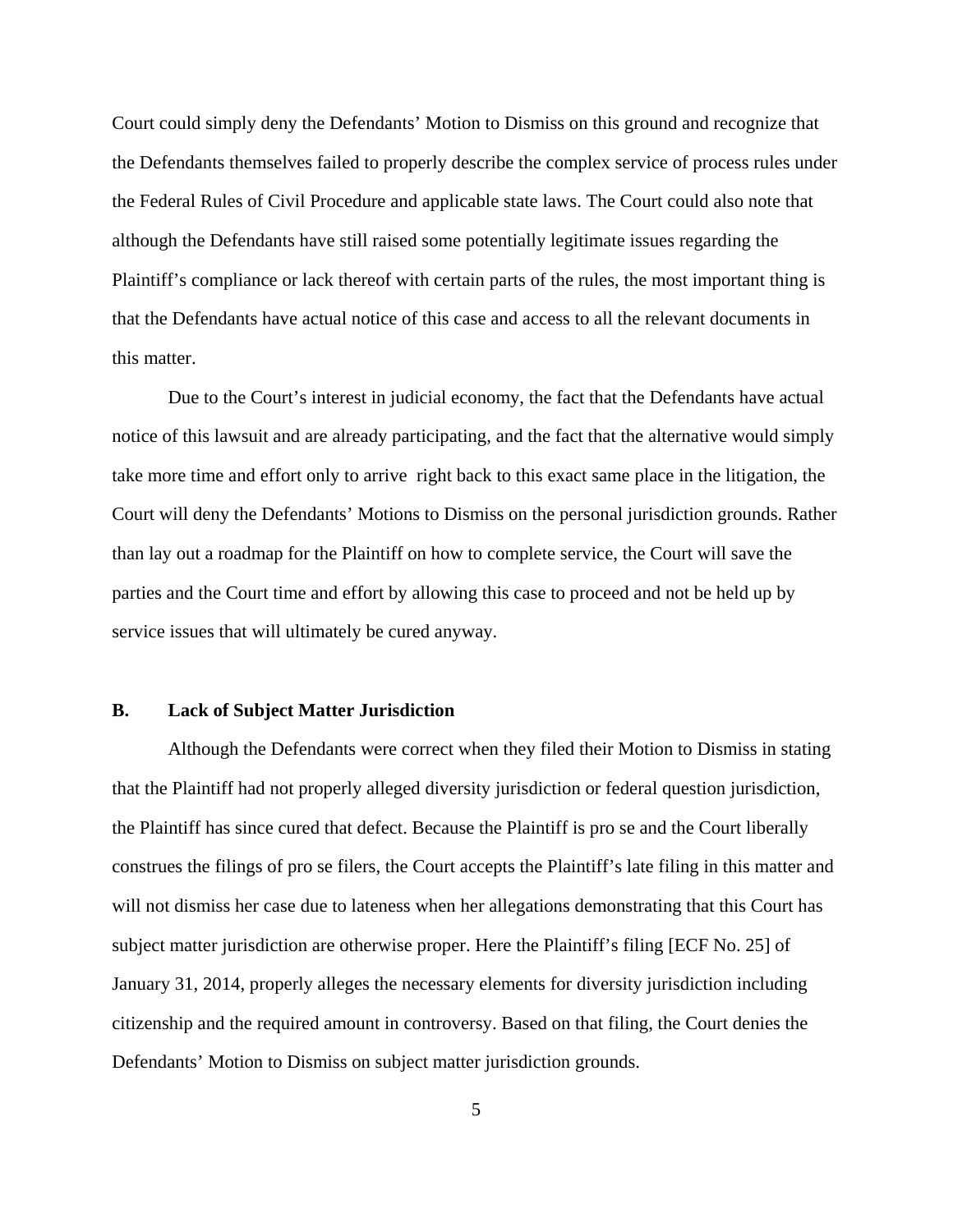## **C. Collateral Estoppel**

Finally, the Defendants argue that the case should be dismissed on collateral estoppel grounds. With regard to the Plaintiff's claim for a violation of the automatic bankruptcy stay, the Defendants' argument would likely have succeeded. However, the Court does not need to reach that issue as the Plaintiff has withdrawn her claim for a violation of the automatic bankruptcy stay and the issue is now moot. Therefore, the Court need only analyze whether the Plaintiff's breach of contract claim is barred by the doctrine of collateral estoppel.

Collateral estoppel, also known as issue preclusion, has four requirements, (1) the issue must be the same as that involved in the prior action, (2) the issue must have been actually litigated, (3) the determination of the issue must have been essential to the judgment, and (4) the party being estopped must have been fully represented in the prior action. *See, e.g.*, *Adams v. City of Indianapolis*, 742 F.3d 720, 736 (7th Cir. 2014). The Defendants focused their arguments on the bankruptcy stay issue, but appear to have still made the argument as to both of the Plaintiff's causes of action. Thus, the Court will consider whether the issue of "breach of contract" has been previously litigated, whether the issue was determined in the prior litigation, and whether such a determination was essential to the judgment. As support, the Defendants put before the Court the transcript [ECF No. 8-1] of the Bankruptcy Judge's ruling from the bench regarding the parties dispute before that court in August 2012.

Bankruptcy Judge for the Eastern District of Illinois, Timothy Barnes, specifically stated in his ruling that certain exhibits presented to him might have been relevant "if the court were going to do an independent inquiry as to the propriety of the City of Hammond's actions under the applicable statutes. The court is not going to do that inquiry." (Tr. at 2, ECF No. 8-1). The Judge went on to say "[a]nd what is in fact before the court is whether there has been a violation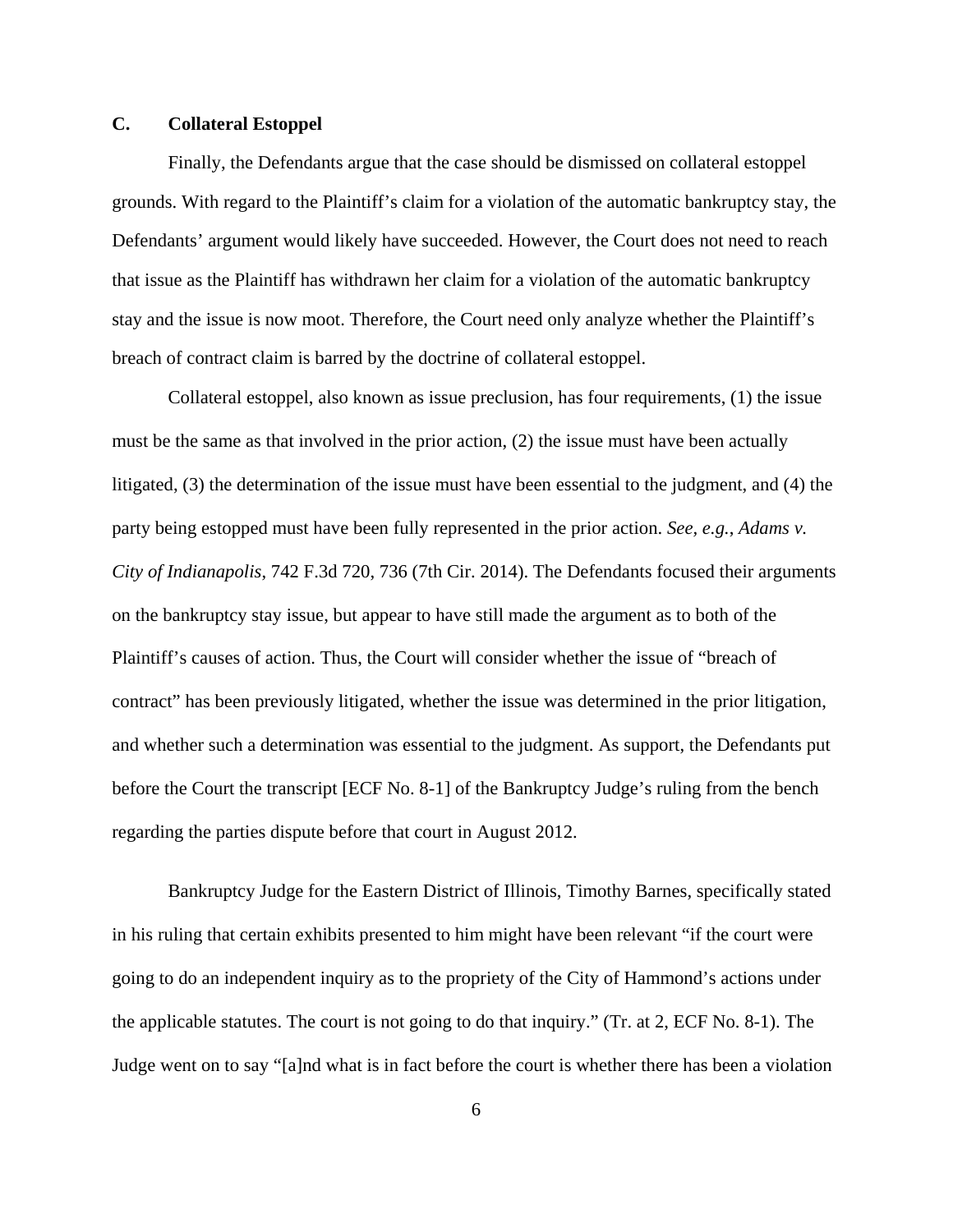of the stay, and if so, whether there are damages resulting from that." (*Id.*) And finally, the Judge makes the following ruling:

> What the debtor is asking this court to do is to make a finding that the actions of the City of Hammond relating to that statute fall outside the police power exception. And in presenting the evidence, the debtor is asking this court to make some sort of independent ruling as to the propriety of the city of Indiana's [sic] enforcement actions. That is beyond the scope of this court's authority. . . . The court instead finds that the governmental police power exception is the beginning and end of this inquiry. The actions of the City of Hammond, the propriety of those actions, objective or subjective, are not the question. The question is the statute. And the statute is a health and public safety statute, therefore, it is excepted from the automatic stay. And because it is excepted from the automatic stay, there can be no damages relating to any purported violation of the automatic stay.

(*Id.* at 5, 9.) Judge Barnes' ruling makes it explicitly clear that there was only one issue before him—whether the police power exception to an automatic bankruptcy stay applied to the statute on which the City of Hammond was relying to take action related to debtor (the Plaintiff in this case). Judge Barnes went out of his way to repeatedly emphasize that he was not ruling on the propriety of the City's actions or any of the other related issues. He ruled on one issue. In doing so, he did not rule on the issues involved in the Plaintiff's breach of contract claim. Therefore, this issue has not been previously litigated and determined as required by the collateral estoppel doctrine. *Adams*, 742 F.3d at 736. Accordingly, the Defendants' Motions to Dismiss on collateral estoppel grounds is denied.

#### **CONCLUSION**

Based on the foregoing, the Defendants' Case No. 2:13-CV-347 Motion to Dismiss [ECF No. 8] is DENIED and the Defendants' Case No. 2:13-CV-450 Motion to Dismiss [ECF No. 6] is DENIED.

SO ORDERED on August 8, 2014.